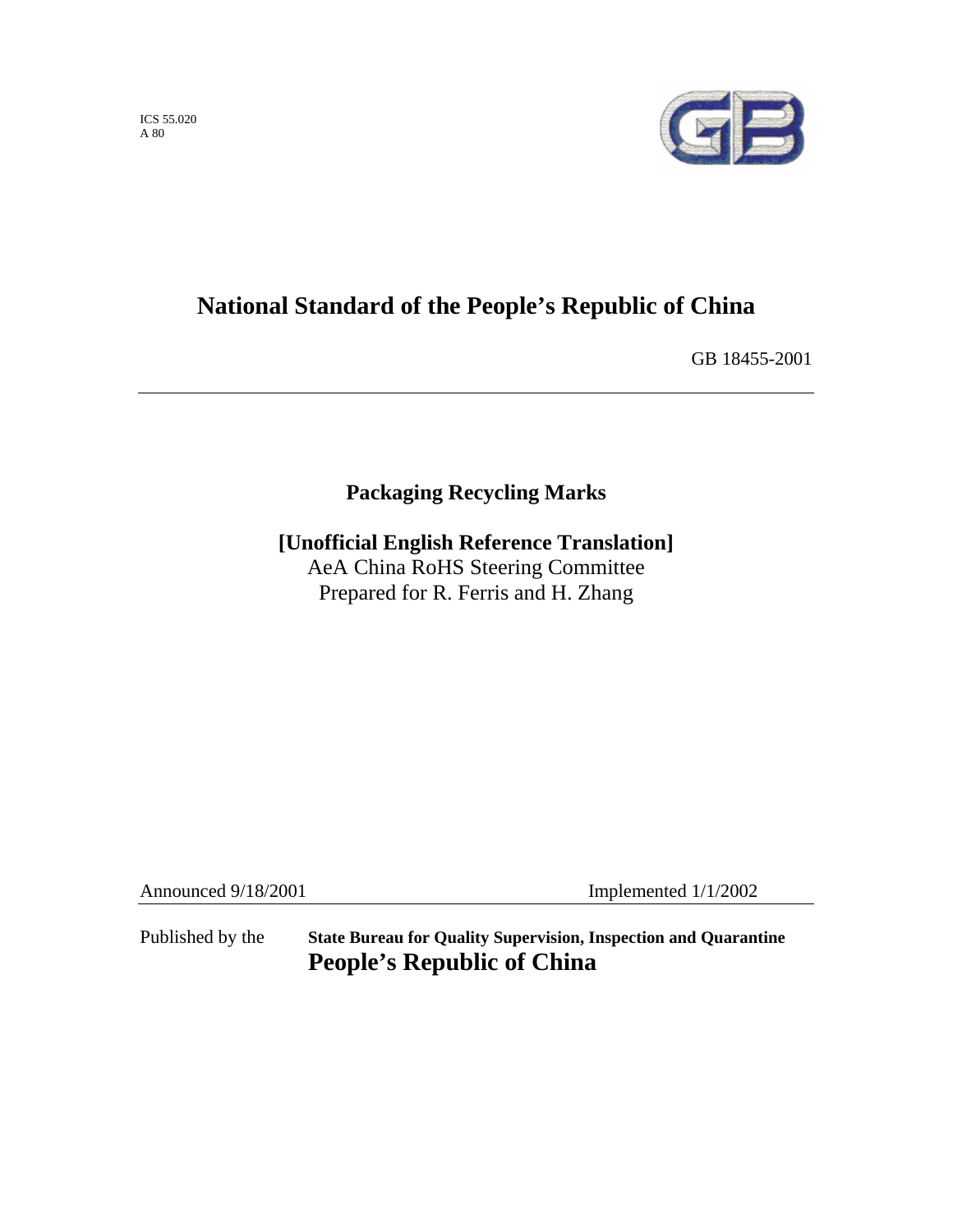People's Republic of China National Standard **Packaging Recycling Marks**  GB 18455-2001

\*

Standards Press of China 16 North Sanlihe Street,, Fuxingmenwai, Beijing Postal Code: 100045 Telephone: 68523946 68517548

Printed at the Qinhuangdao Printing Factory of the Standards Press of China

Distributed by the Beijing Distribution Center of the Xinhua Bookstore—Sold at all Xinhua Bookstores

locations

Format: 880 X 1230 1/16 Printed Sheets <sup>1</sup>/2 No. of characters: 9 thousand

First Edition, December 2001 First Printing, December 2001

Impression: 1—1500

\*

Book number: 155056⋅ 1-17998 Price: 6.00 *yuan* Website: www.bzcbs.com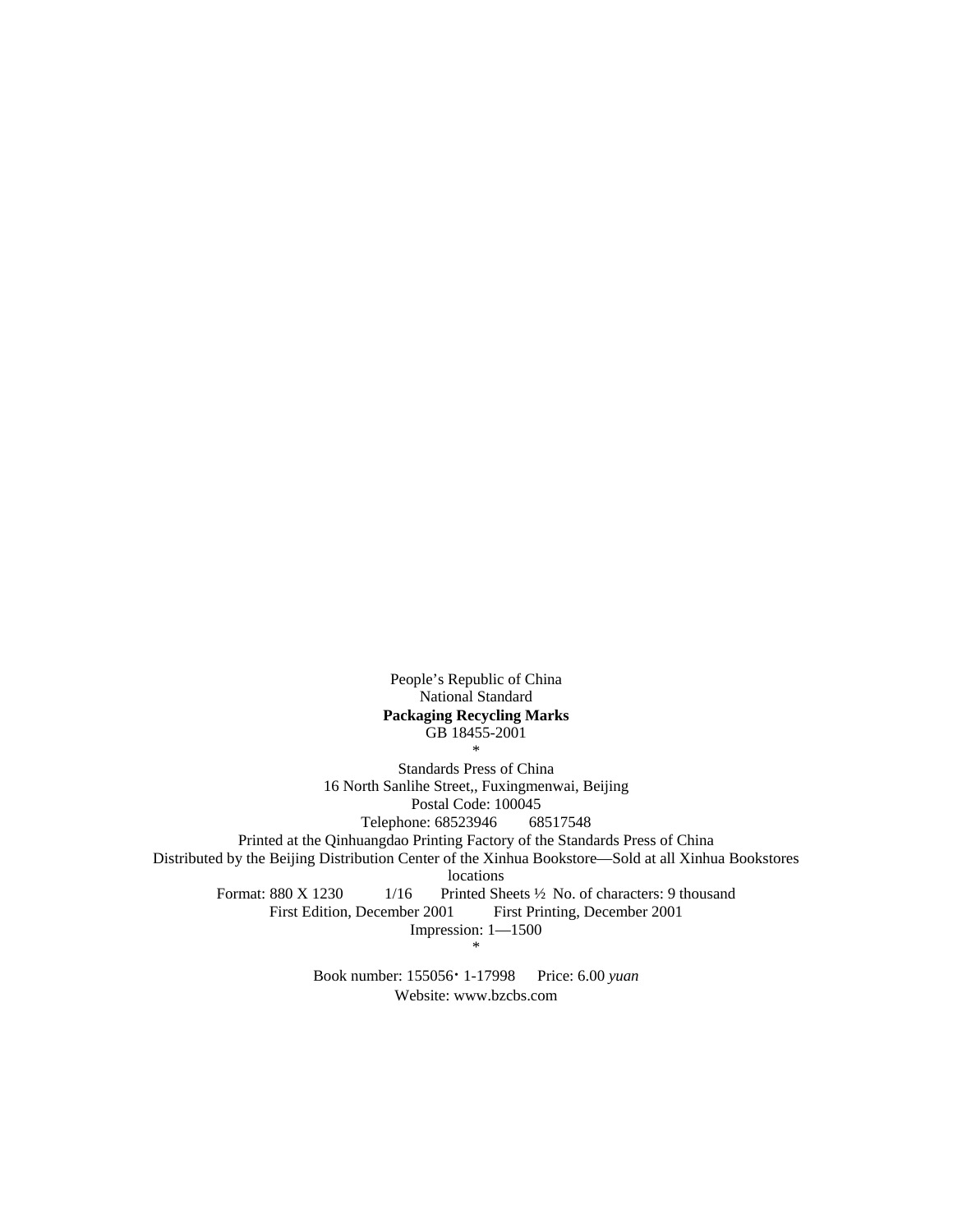## **Foreword**

 This standard has been formulated in accordance with the needs and requirements for the recycling, reuse, and regeneration of packaging for utilization. Mark graphics are consistent with marks in common use internationally. To the extent possible, this enables China's packaging mark requirements to be equivalent with international requirements for the purpose of adapting as quickly as possible to the requirements of international trade and technological and economic exchanges.

 The various requirements stipulated in this standard involve requirements for packaging mark graphics, sizes, and methods of use. These requirements are used to ensure the uniformity of packaging marks.

Appendix A and Appendix B to this standard are both instructive appendices.

This standard was proposed by the China National Packaging Corporation.

 This standard is under the jurisdiction of the National Packaging Standardization and Technology Commission.

 Units that drafted this standard: China National Export Commodities Packaging Research Institute, Guangdong Exit-Entry Inspection and Quarantine Bureau, and the Ministry of Chemical Industry Standardization Research Institute.

 Primary authors of this standard: Li Jianhua, Yu Qunli, Wang Xianyun, Zhong Bangqi, Huang Xue and Wang Xiaobing.

This is the first publication of this standard.

 The China National Export Commodities Packaging Research Institute has been entrusted to be responsible for interpreting this standard.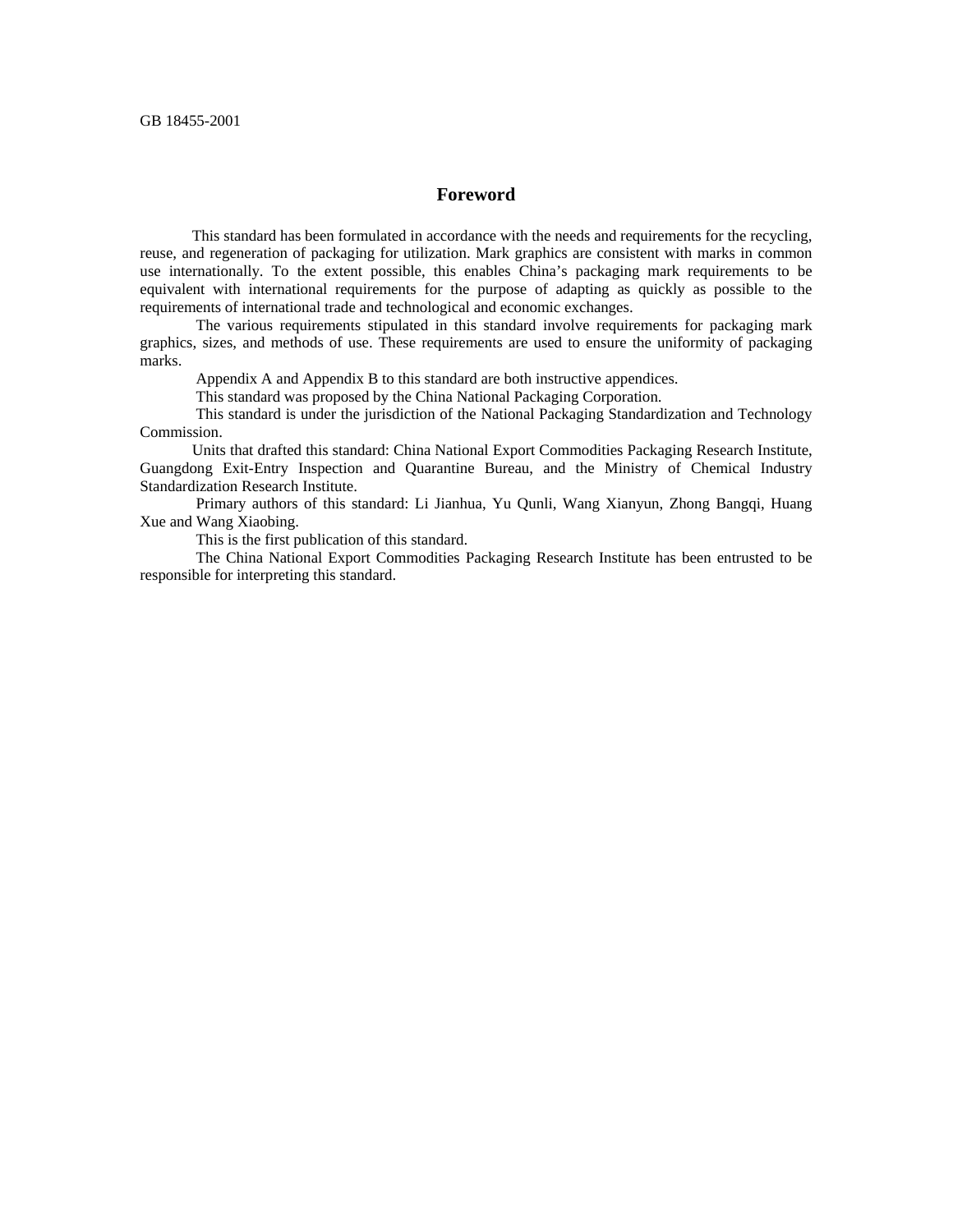# **National Standard of the People's Republic of China**

# **Packaging Recycling Marks**

[English]

## 1. Scope

 This standard stipulates the types, names, sizes and colors of marks for recyclable, reusable packaging and packaging that is renewable for utilization.

 This standard applies to all types of recyclable, reusable packaging materials and packaging materials that can be regenerated for utilization (excluding hazardous materials).

2. Cited standards

 By citation herein, the provisions contained in the standards listed below constitute provisions of this standard. At the time of publication hereof, all of the versions shown were valid. All standards are likely to be amended. All parties using this standard should investigate the possibility of using the latest versions of the standards listed below.

GB/T 16716-1996 General Rules for the Handling and Utilization of Packaging Refuse

3. Definitions

 The definitions listed below are used in this standard. All definitions listed in GB/T 16716 apply to this standard.

Green point mark [English]

 Environmental protection mark for green packaging for which the packaging producer has paid packaging processing fee.

- 4. Mark graphics, names and material quality codes
- 4.1 See Table 1 for the four types of mark graphics and their names.

| Mark Number | Mark Name                       | Mark Graphic | Scope of Application of<br>Mark |
|-------------|---------------------------------|--------------|---------------------------------|
| -1          | Reusable                        |              | Applies to all types of         |
| 2           | Recyclable/renewable            |              | packaging                       |
| 3           | Contains renewable<br>materials |              |                                 |

# Table 1 Recycling Marks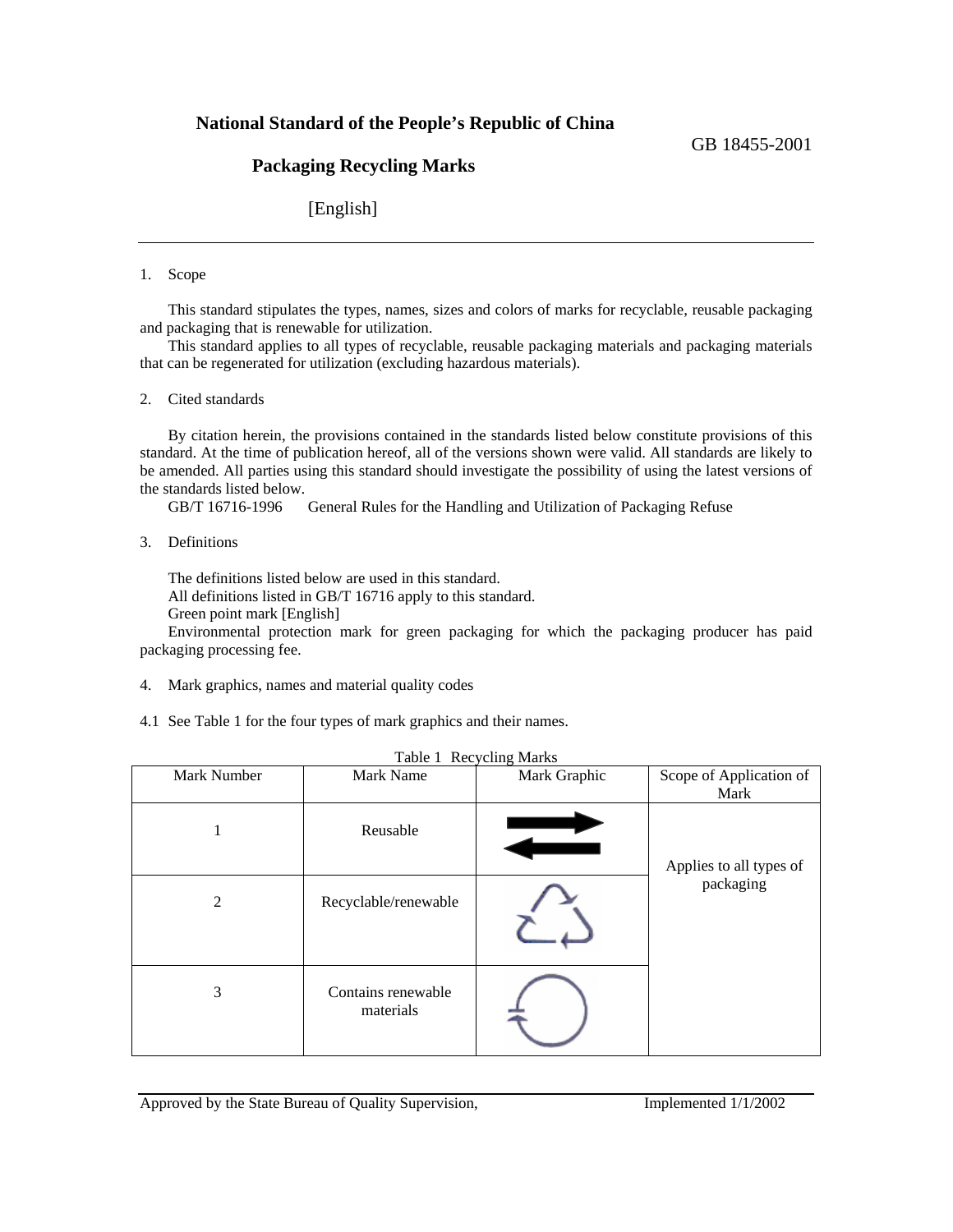Inspection and Quarantine of the People's Republic of China on 9/18/2001

# GB 18455-2001

Table 1 (Continued)

| Mark Number | Mark Name        | Mark Graphic | Scope of Application of<br>Mark      |
|-------------|------------------|--------------|--------------------------------------|
|             | Green point mark |              | Applies to all types of<br>packaging |

4.2 See Table 2 for the codes for packaging of various types of materials in their corresponding mark graphics.

| Type         | Name                       | Codes                             |                 |
|--------------|----------------------------|-----------------------------------|-----------------|
|              |                            | High density polyethylene         | <b>HDPE</b>     |
|              |                            | Low density polyethylene          | <b>LDPE</b>     |
| I            | Plastic                    | Polyvinyl chloride                | <b>PVC</b>      |
|              |                            | Polyester                         | PET             |
|              |                            | Polypropylene                     | PP              |
|              |                            | Polystyrene                       | <b>PS</b>       |
|              |                            | Paper                             | <b>WPP</b>      |
|              |                            | Paperboard                        | <b>PB</b>       |
| $\mathbf{I}$ | Paper                      | Corrugated cardboard              | CB              |
|              |                            | Corrugated fiberboard             | FB              |
|              |                            | Non-corrugated fiberboard         | <b>NCFB</b>     |
| III          | Metal                      | <b>Steel</b>                      | FE              |
|              |                            | Aluminum                          | <b>ALU</b>      |
|              |                            | Plastic/aluminum                  | 11              |
|              |                            | Plastic/tin                       | 12              |
|              |                            | Plastic/mixed metals              | 13              |
|              |                            | Plastic/glass                     | 14              |
|              |                            | Glass/aluminum                    | 21              |
| IV           | <b>Composite Materials</b> | Glass/tin                         | 22              |
|              |                            | Glass/mixed metals                | 23              |
|              |                            | Paper or fiberboard/plastic       | 31              |
|              |                            | Paper or fiberboard/aluminum      | 32              |
|              |                            | Paper or fiberboard/tin           | 33              |
|              |                            | Paper or fiberboard/mixed metals  | 34              |
|              |                            | Paper or fiberboard/plastic/metal | 41              |
|              |                            | Colorless                         | GL1             |
| V            | Glass                      | <b>Brown</b>                      | GL2             |
|              |                            | Green                             | GL <sub>3</sub> |
| VI           | Wood                       | Natural wood                      | <b>NW</b>       |

Table 2 Packaging Material Codes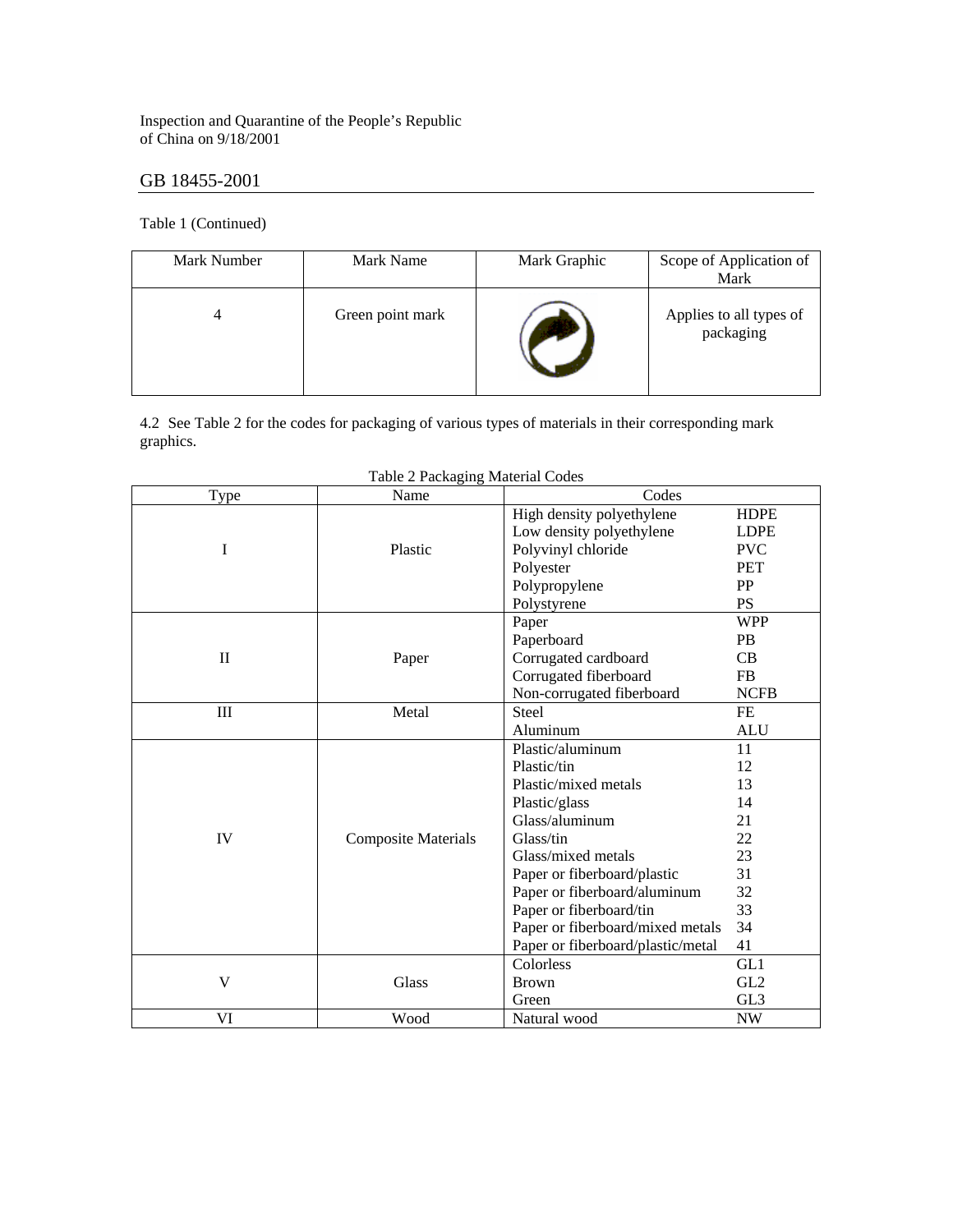#### 5. Mark Sizes and Colors

#### 5.1 Mark Sizes

5.1.1 There are generally four different mark sizes; see Table 3.

#### Table 3 Mark Sizes

mm

|        |           | ------ |
|--------|-----------|--------|
| Number | Length    | Width  |
|        | $\bigcap$ |        |
|        |           |        |
|        |           |        |
|        | 00        |        |

 Note: If especially large or especially small packaged items are encountered, mark sizes may be appropriately enlarged or reduced in accordance with the requirements in Table 3.

5.1.2 Selection and use of mark sizes must be in proportion to the size of the packaging piece.

#### 5.2 Mark Colors

5.2.1 Mark colors should be printed monochromatically; generally, green printing is used. If the color used for the packaging piece makes the green graphic mark appear unclear, other suitable contrasting colors may be used also.

5.2.2 See Table 4 for reference color sample.

### Table 4 Reference Color Sample

| Green                                                         |  |
|---------------------------------------------------------------|--|
| Note: The shade of green is bright green $CSB G51001.94 G.03$ |  |

Note: The shade of green is bright green, GSB G51001-94 G 03.

- 6. Positioning and Number of Marks
- 6.1 Positioning of Marks

 Marks should be positioned in places easily visible to consumers; they must not conceal the packaged products.

6.2 Number of Marks

Each packaging piece is generally to be labeled with only one mark.

- 7. Method of Using Marks
- 7.1 Recycling marks should be selected and used correctly in accordance with the packaging material.

7.2 Labeling of marks may be accomplished by printing, affixing of adhesive labels or spray application.

7.3 Marks should be clear, and it must be ensured that they do not come off within the recyclable life.

7.4 See Appendix A for the method for packaging recycling marks to be used for plastic packaging materials and containers.

7.5 See Appendix B for non-recyclable/reusable packaging.